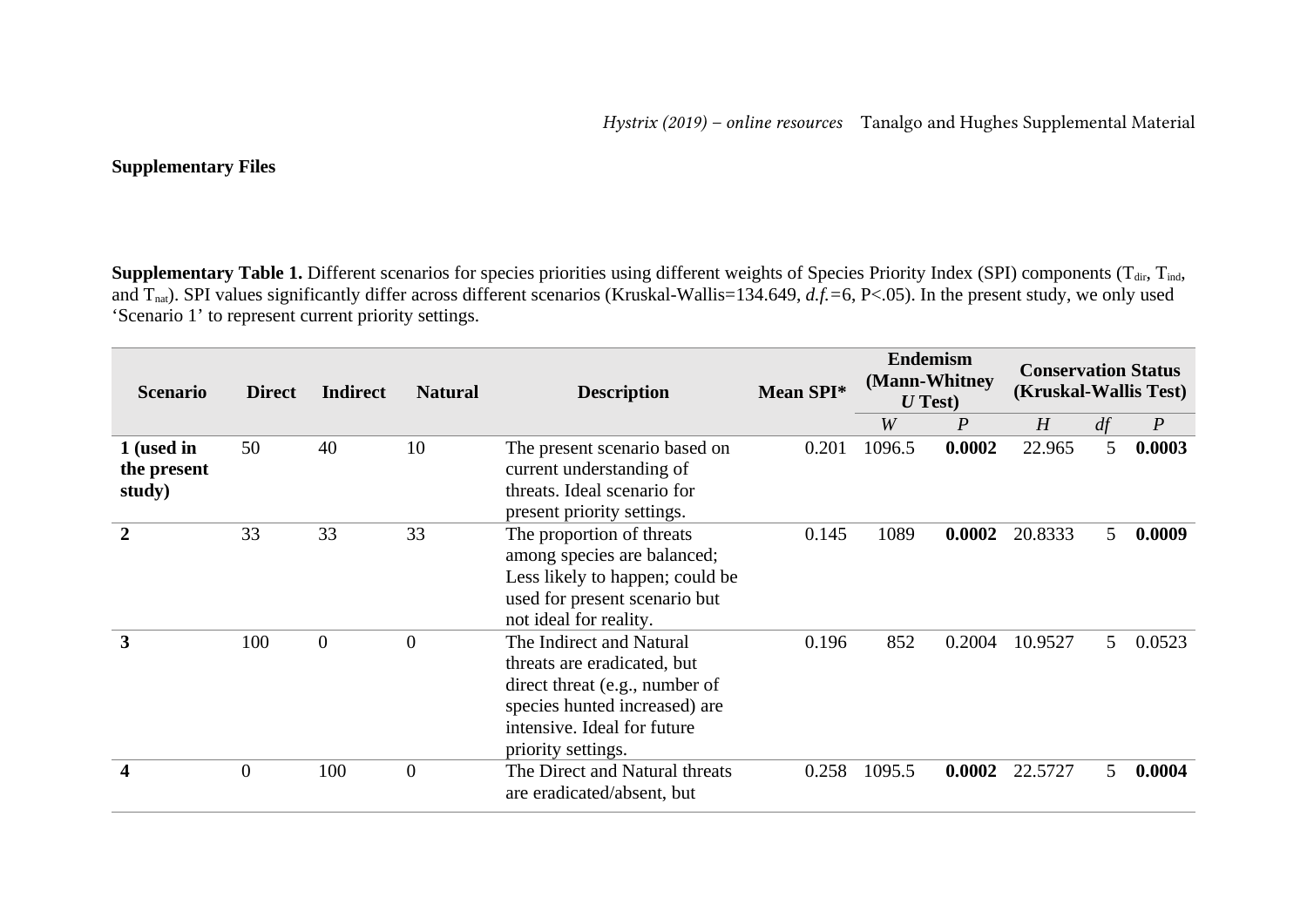| <b>Scenario</b> | <b>Direct</b>    | <b>Indirect</b> | <b>Natural</b>   | <b>Description</b>                                                                                                                                                                                                                                                      | Mean SPI* |        | <b>Endemism</b><br>(Mann-Whitney<br>$U$ Test) | <b>Conservation Status</b><br>(Kruskal-Wallis Test) |    |                  |
|-----------------|------------------|-----------------|------------------|-------------------------------------------------------------------------------------------------------------------------------------------------------------------------------------------------------------------------------------------------------------------------|-----------|--------|-----------------------------------------------|-----------------------------------------------------|----|------------------|
|                 |                  |                 |                  |                                                                                                                                                                                                                                                                         |           | W      | $\boldsymbol{P}$                              | H                                                   | df | $\boldsymbol{P}$ |
|                 |                  |                 |                  | indirect threat (e.g.,<br>deforestation and agriculture<br>expanded its rate affecting<br>other species not previously<br>threatened by indirect threat)<br>are intensive. Less likely to<br>happen; not ideal for present<br>priority settings.                        |           |        |                                               |                                                     |    |                  |
| 5               | $\boldsymbol{0}$ | $\mathbf{0}$    | 100              | The Direct and Indirect threats<br>are eradicated but natural<br>threats occur intensively. Less<br>likely to happen; not ideal for<br>present but may be ideal in the<br>future priority settings. Not<br>ideal for present but could be<br>ideal for future scenario. | 0.038     | 732    | 0.9425                                        | 12.1761                                             | 5  | 0.0325           |
| 6               | 50               | 50              | $\boldsymbol{0}$ | The Direct and Indirect threat<br>are balance; less likely to<br>happen; not ideal for present<br>but may be ideal in the future<br>priority settings.                                                                                                                  | 0.236     | 1126.5 | .0001                                         | 23.4494                                             | 5  | 0.0003           |
| 7               | 20               | 40              | 40               | The Direct threats are lessened<br>but Indirect and Direct threats<br>are intensive; not ideal for<br>present but ideal for future<br>priority settings.                                                                                                                | 0.191     | 940.5  | 0.0307                                        | 8.2004                                              | 5  | 0.1455           |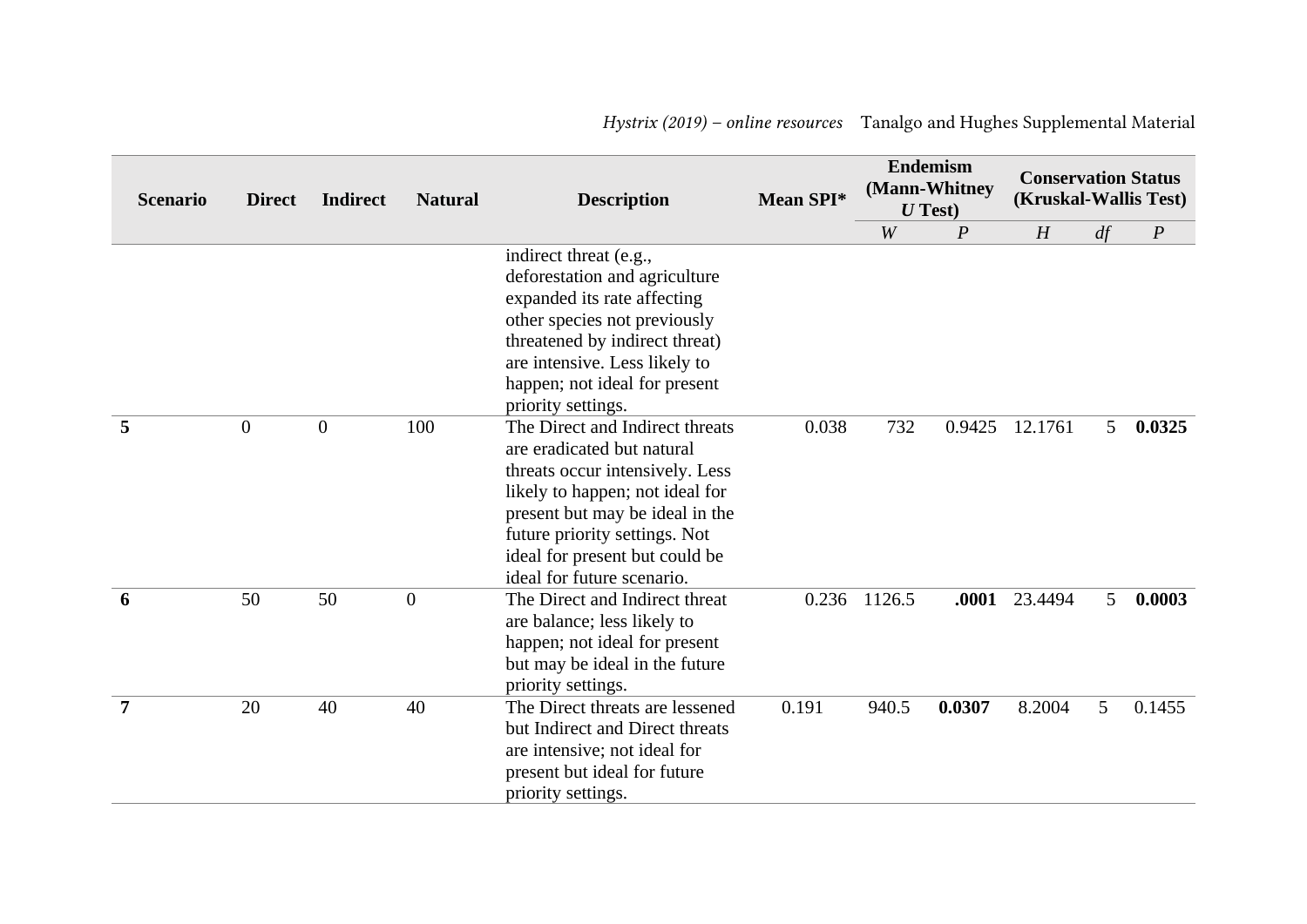**Supplementary Table 2.** Values of Species Priority Index (SPI) under different scenarios. Alphabetically sorted according to species name.

| <b>Species</b>            | <b>Scenario 1</b> | <b>Scenario 2</b> | <b>Scenario 3</b> | <b>Scenario 4</b> | <b>Scenario 5</b> | <b>Scenario 6</b> | <b>Scenario 7</b> |
|---------------------------|-------------------|-------------------|-------------------|-------------------|-------------------|-------------------|-------------------|
| Acerodon jubatus          |                   |                   |                   |                   |                   |                   |                   |
| Acerodon leucotis         | 0.472451          | 0.31453           | 0.355556          | 0.711111          | $\overline{0}$    | 0.584127          | 0.348936          |
| Alionycteris paucidentata | 0.175342          | 0.123077          | $\overline{0}$    | 0.355556          | $\overline{0}$    | 0.228571          | 0.170213          |
| Chaerophon plicatus       | 0.305632          | 0.270085          | 0.444444          | 0.237037          | 0.222222          | 0.311111          | 0.377305          |
| Cheiromeles parvidens     | 0.088889          | 0.05812           | 0.088889          | 0.118519          | $\boldsymbol{0}$  | 0.107937          | 0.08227           |
| Cheiromeles torquatus     | 0.121766          | 0.068376          | 0.355556          | $\boldsymbol{0}$  | $\mathbf{0}$      | 0.126984          | 0.056738          |
| Coelops hirsutus          | 0.182648          | 0.102564          | 0.533333          | 0                 | $\mathbf{0}$      | 0.190476          | 0.056738          |
| Cynopterus brachyotis     | 0.205784          | 0.140171          | 0.088889          | 0.355556          | $\boldsymbol{0}$  | 0.260317          | 0.27305           |
| Desmalopex leucopterus    | 0.368341          | 0.247863          | 0.222222          | 0.592593          | $\mathbf{0}$      | 0.460317          | 0.300709          |
| Desmalopex                | 0.368341          | 0.247863          | 0.222222          | 0.592593          | $\overline{0}$    | 0.460317          | 0.187943          |
| microleucopterus          |                   |                   |                   |                   |                   |                   |                   |
| Dobsonia chapmani         | 0.596651          | 0.376068          | 0.888889          | 0.592593          | $\mathbf{0}$      | 0.698413          | 0.289362          |
| Dyacopterus rickarti      | 0.368341          | 0.247863          | 0.222222          | 0.592593          | $\overline{0}$    | 0.460317          | 0.225532          |
| Emballonura alecto        | 0.091324          | 0.051282          | 0.266667          | 0                 | $\overline{0}$    | 0.095238          | 0.053191          |
| Eonycteris robusta        | 0.368645          | 0.221368          | 0.777778          | 0.207407          | $\theta$          | 0.411111          | 0.139007          |
| Eonycteris spelaea        | 0.250837          | 0.321368          | 0.177778          | 0.237037          | 0.444444          | 0.215873          | 0.504965          |
| Falsistrellus petersi     | 0.116895          | 0.082051          | $\overline{0}$    | 0.237037          | $\boldsymbol{0}$  | 0.152381          | 0.068085          |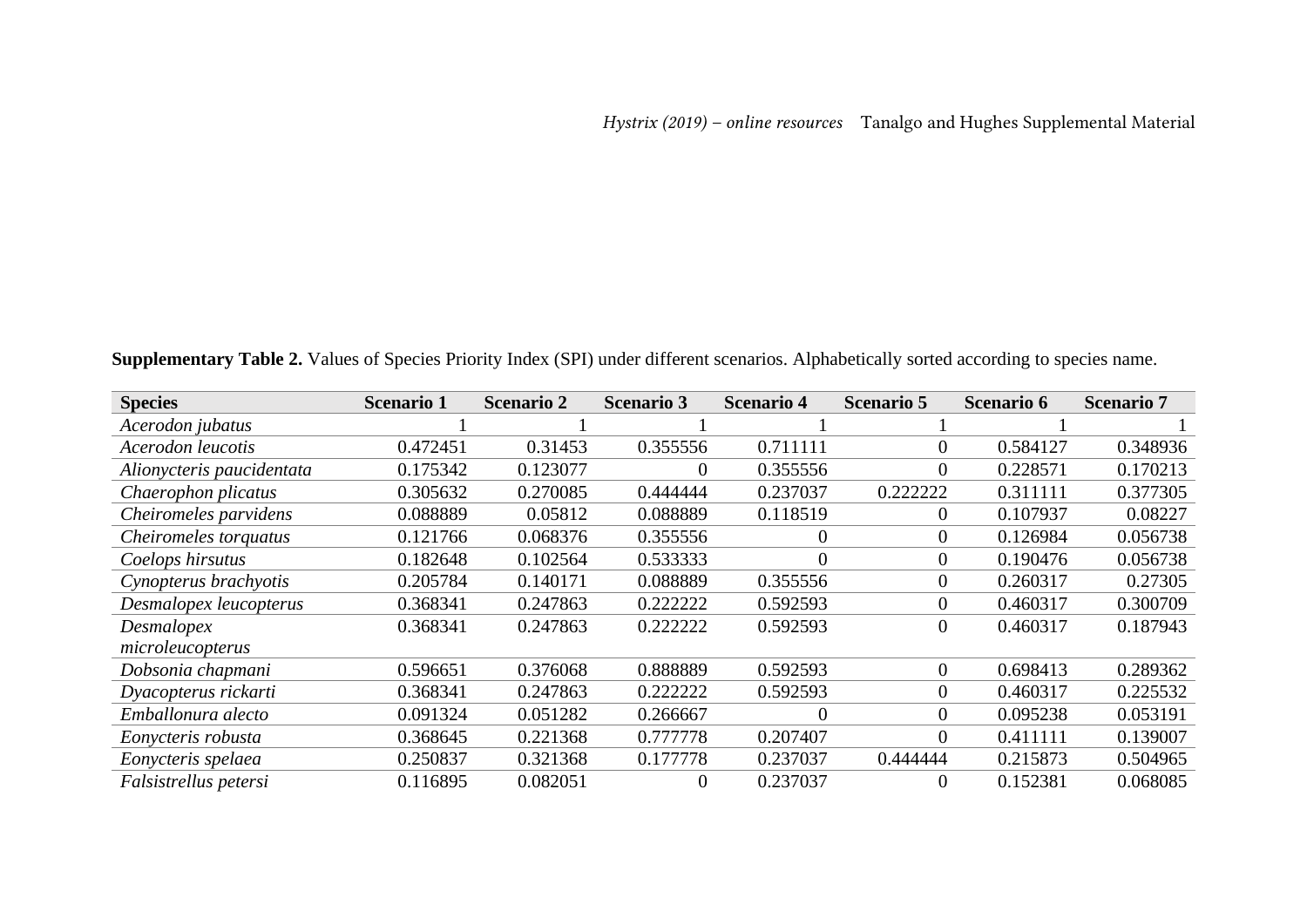| <b>Species</b>             | <b>Scenario 1</b> | <b>Scenario 2</b> | <b>Scenario 3</b> | <b>Scenario 4</b> | <b>Scenario 5</b> | <b>Scenario 6</b> | <b>Scenario 7</b> |
|----------------------------|-------------------|-------------------|-------------------|-------------------|-------------------|-------------------|-------------------|
| Glischropus tylopus        | 0.058447          | 0.041026          | $\boldsymbol{0}$  | 0.118519          | $\boldsymbol{0}$  | 0.07619           | 0.068085          |
| Haplonycteris fischeri     | 0.087671          | 0.061538          | $\overline{0}$    | 0.177778          | $\boldsymbol{0}$  | 0.114286          | 0.068085          |
| Harpiocephalus harpia      | 0.116895          | 0.082051          | $\overline{0}$    | 0.237037          | $\boldsymbol{0}$  | 0.152381          | 0.13617           |
| Harpyionycteris whiteheadi | 0.133333          | 0.087179          | 0.133333          | 0.177778          | $\boldsymbol{0}$  | 0.161905          | 0.08227           |
| Hipposideros ater          | 0.445662          | 0.287179          | 0.533333          | 0.533333          | $\boldsymbol{0}$  | 0.533333          | 0.260993          |
| Hipposideros bicolor       | 0.180213          | 0.109402          | 0.355556          | 0.118519          | $\boldsymbol{0}$  | 0.203175          | 0.124823          |
| Hipposideros cervinus      | 0.030441          | 0.017094          | 0.088889          | $\overline{0}$    | $\boldsymbol{0}$  | 0.031746          | 0.035461          |
| Hipposideros coronatus     | 0.298326          | 0.188034          | 0.444444          | 0.296296          | $\mathbf{0}$      | 0.349206          | 0.241135          |
| Hipposideros diadema       | 0.31172           | 0.355556          | 0.355556          | 0.237037          | 0.444444          | 0.279365          | 0.533333          |
| Hipposideros lekaguli      | 0.076104          | 0.042735          | 0.222222          | 0                 | $\overline{0}$    | 0.079365          | 0.028369          |
| Hipposideros obscurus      | 0.087671          | 0.061538          | $\boldsymbol{0}$  | 0.177778          | $\overline{0}$    | 0.114286          | 0.068085          |
| Hipposideros pygmaeus      | 0.087671          | 0.061538          | $\boldsymbol{0}$  | 0.177778          | $\boldsymbol{0}$  | 0.114286          | 0.068085          |
| Kerivoula hardwickii       | 0.058447          | 0.041026          | $\boldsymbol{0}$  | 0.118519          | $\mathbf{0}$      | 0.07619           | 0.068085          |
| Kerivoula papillosa        | 0.058447          | 0.041026          | $\overline{0}$    | 0.118519          | $\boldsymbol{0}$  | 0.07619           | 0.13617           |
| Kerivoula pellucida        | 0.146119          | 0.102564          | $\mathbf{0}$      | 0.296296          | $\boldsymbol{0}$  | 0.190476          | 0.13617           |
| Kerivoula whiteheadi       | 0.030441          | 0.017094          | 0.088889          | $\theta$          | $\boldsymbol{0}$  | 0.031746          | 0.021277          |
| Macroglossus minimus       | 0.236225          | 0.157265          | 0.177778          | 0.355556          | $\boldsymbol{0}$  | 0.292063          | 0.348936          |
| Megaderma spasma           | 0.208219          | 0.133333          | 0.266667          | 0.237037          | $\boldsymbol{0}$  | 0.247619          | 0.268085          |
| Megaerops wetmorei         | 0.177778          | 0.116239          | 0.177778          | 0.237037          | $\boldsymbol{0}$  | 0.215873          | 0.123404          |
| Miniopterus australis      | 0.060883          | 0.034188          | 0.177778          | 0                 | $\boldsymbol{0}$  | 0.063492          | 0.028369          |
| Miniopterus schreibersii   | 0.111111          | 0.07265           | 0.111111          | 0.148148          | $\overline{0}$    | 0.134921          | 0.08227           |
| Miniopterus tristis        | 0.030441          | 0.017094          | 0.088889          | 0                 | $\boldsymbol{0}$  | 0.031746          | 0.014184          |
| Mops sarasinorum           | 0.294673          | 0.198291          | 0.177778          | 0.474074          | $\boldsymbol{0}$  | 0.368254          | 0.150355          |
| Murina cyclotis            | 0.175342          | 0.123077          | $\overline{0}$    | 0.355556          | $\boldsymbol{0}$  | 0.228571          | 0.27234           |
| Murina suilla              | 0.175342          | 0.123077          | $\boldsymbol{0}$  | 0.355556          | $\boldsymbol{0}$  | 0.228571          | 0.204255          |
| Myotis ater                | 0.058447          | 0.041026          | $\boldsymbol{0}$  | 0.118519          | $\boldsymbol{0}$  | 0.07619           | 0.119149          |
| Myotis horsfieldii         | 0.177778          | 0.116239          | 0.177778          | 0.237037          | $\boldsymbol{0}$  | 0.215873          | 0.164539          |
| Myotis macrotarsus         | 0.152207          | 0.08547           | 0.444444          | 0                 | $\overline{0}$    | 0.15873           | 0.056738          |

## *Hystrix (2019) – online resources* Tanalgo and Hughes Supplemental Material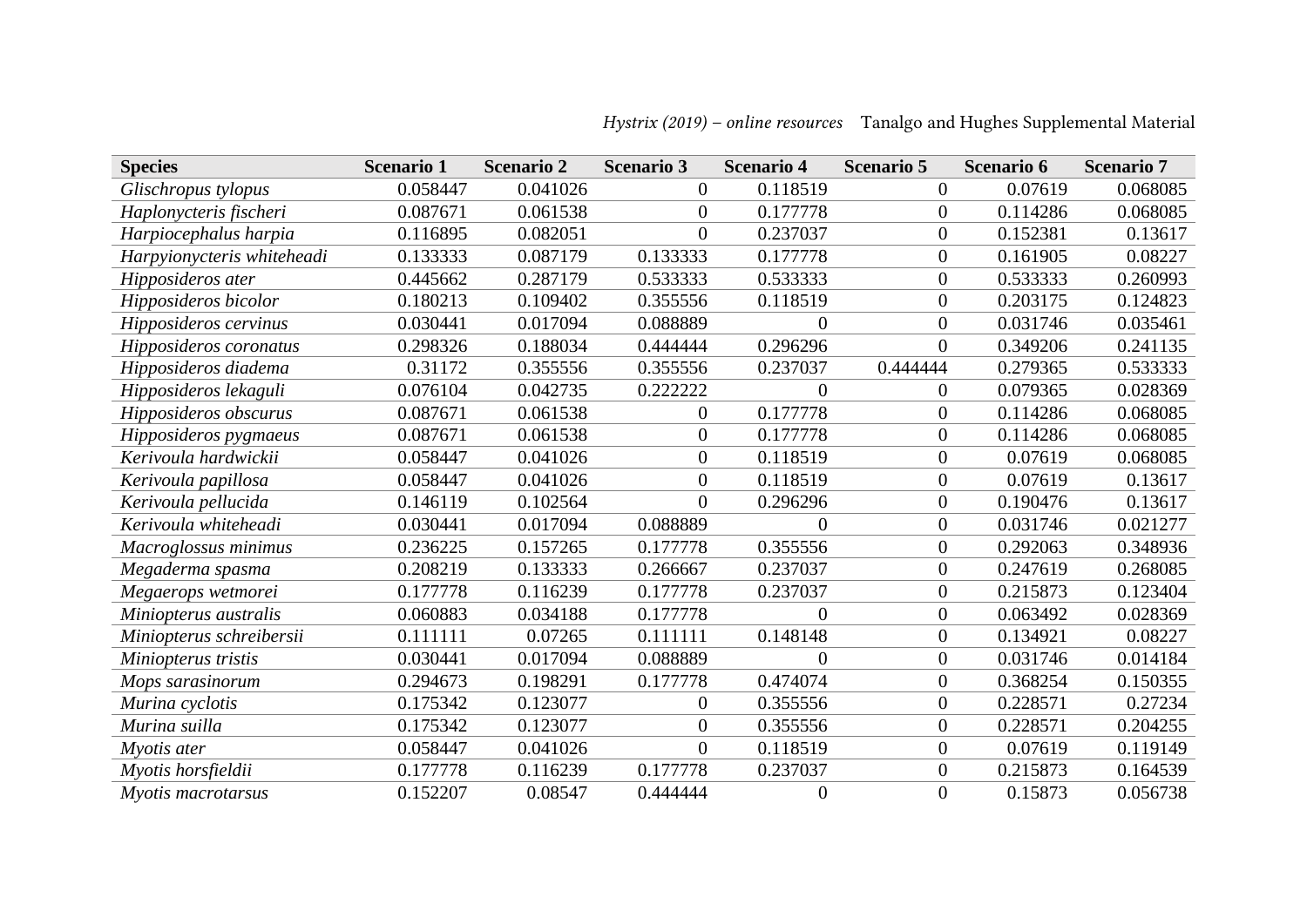| <b>Species</b>             | <b>Scenario 1</b> | <b>Scenario 2</b> | <b>Scenario 3</b> | <b>Scenario 4</b> | <b>Scenario 5</b> | <b>Scenario 6</b> | <b>Scenario 7</b> |
|----------------------------|-------------------|-------------------|-------------------|-------------------|-------------------|-------------------|-------------------|
| Myotis muricola            | 0.208219          | 0.133333          | 0.266667          | 0.237037          | $\boldsymbol{0}$  | 0.247619          | 0.178723          |
| Myotis rufopictus          | 0.146119          | 0.102564          | $\overline{0}$    | 0.296296          | $\overline{0}$    | 0.190476          | 0.068085          |
| Nyctalus plancyi           | 0.058447          | 0.041026          | $\Omega$          | 0.118519          | $\boldsymbol{0}$  | 0.07619           | 0.068085          |
| Nyctimene rabori           | 0.394521          | 0.276923          | $\overline{0}$    | 0.8               | $\boldsymbol{0}$  | 0.514286          | 0.204255          |
| Otopterus cartilagonodus   | 0.263014          | 0.184615          | $\overline{0}$    | 0.533333          | $\boldsymbol{0}$  | 0.342857          | 0.408511          |
| Philetor brachypterus      | 0.116895          | 0.082051          | $\overline{0}$    | 0.237037          | $\mathbf{0}$      | 0.152381          | 0.13617           |
| Phoniscus jagorii          | 0.088889          | 0.05812           | 0.088889          | 0.118519          | $\boldsymbol{0}$  | 0.107937          | 0.08227           |
| Pipistrellus javanicus     | 0.266667          | 0.174359          | 0.266667          | 0.355556          | $\boldsymbol{0}$  | 0.32381           | 0.246809          |
| Pipistrellus stenopterus   | 0                 | $\theta$          | $\Omega$          | 0                 | $\overline{0}$    | 0                 |                   |
| Pipistrellus tenuis        | 0                 | $\Omega$          | $\Omega$          | 0                 | $\overline{0}$    | 0                 |                   |
| Ptenochirus jagori         | 0.045662          | 0.025641          | 0.133333          | $\overline{0}$    | $\boldsymbol{0}$  | 0.047619          | 0.01773           |
| Ptenochirus minor          | 0.133333          | 0.087179          | 0.133333          | 0.177778          | $\mathbf{0}$      | 0.161905          | 0.08227           |
| Pteropus dasymallus        | 0.679452          | 0.758974          | 0.533333          | 0.711111          | 0.888889          | 0.647619          | 0.587234          |
| Pteropus hypomelanus       | 0.030441          | 0.017094          | 0.088889          | 0                 | $\boldsymbol{0}$  | 0.031746          | 0.014184          |
| Pteropus pumilus           | 0.311111          | 0.203419          | 0.311111          | 0.414815          | $\boldsymbol{0}$  | 0.377778          | 0.246809          |
| Pteropus speciosus         | 0.590563          | 0.393162          | 0.444444          | 0.888889          | $\overline{0}$    | 0.730159          | 0.348936          |
| Pteropus vampyrus          | 0.295282          | 0.196581          | 0.222222          | 0.444444          | $\boldsymbol{0}$  | 0.365079          | 0.348936          |
| Rhinolophus acuminatus     | 0.060883          | 0.034188          | 0.177778          | 0                 | $\boldsymbol{0}$  | 0.063492          | 0.049645          |
| Rhinolophus arcuatus       | 0.11933           | 0.075214          | 0.177778          | 0.118519          | $\boldsymbol{0}$  | 0.139683          | 0.144681          |
| Rhinolophus borneensis     | $\boldsymbol{0}$  | $\overline{0}$    | $\Omega$          | 0                 | $\boldsymbol{0}$  | $\overline{0}$    |                   |
| Rhinolophus creaghi        | 0.208219          | 0.133333          | 0.266667          | 0.237037          | $\boldsymbol{0}$  | 0.247619          | 0.178723          |
| Rhinolophus inops          | 0.263014          | 0.184615          | $\Omega$          | 0.533333          | $\boldsymbol{0}$  | 0.342857          | 0.408511          |
| Rhinolophus macrotis       | 0.205784          | 0.140171          | 0.088889          | 0.355556          | $\overline{0}$    | 0.260317          | 0.546099          |
| Rhinolophus philippinensis | 0.091324          | 0.051282          | 0.266667          | 0                 | $\boldsymbol{0}$  | 0.095238          | 0.095745          |
| Rhinolophus rufus          | 0.106545          | 0.059829          | 0.311111          | $\overline{0}$    | $\mathbf{0}$      | 0.111111          | 0.028369          |
| Rhinolophus subrufus       | 0.152207          | 0.08547           | 0.444444          | $\overline{0}$    | $\mathbf{0}$      | 0.15873           | 0.070922          |
| Rhinolophus virgo          | 0.087671          | 0.061538          | $\Omega$          | 0.177778          | $\boldsymbol{0}$  | 0.114286          | 0.170213          |
| Rousettus amplexicaudatus  | 0.329985          | 0.201709          | 0.622222          | 0.237037          | $\overline{0}$    | 0.374603          | 0.529787          |

## *Hystrix (2019) – online resources* Tanalgo and Hughes Supplemental Material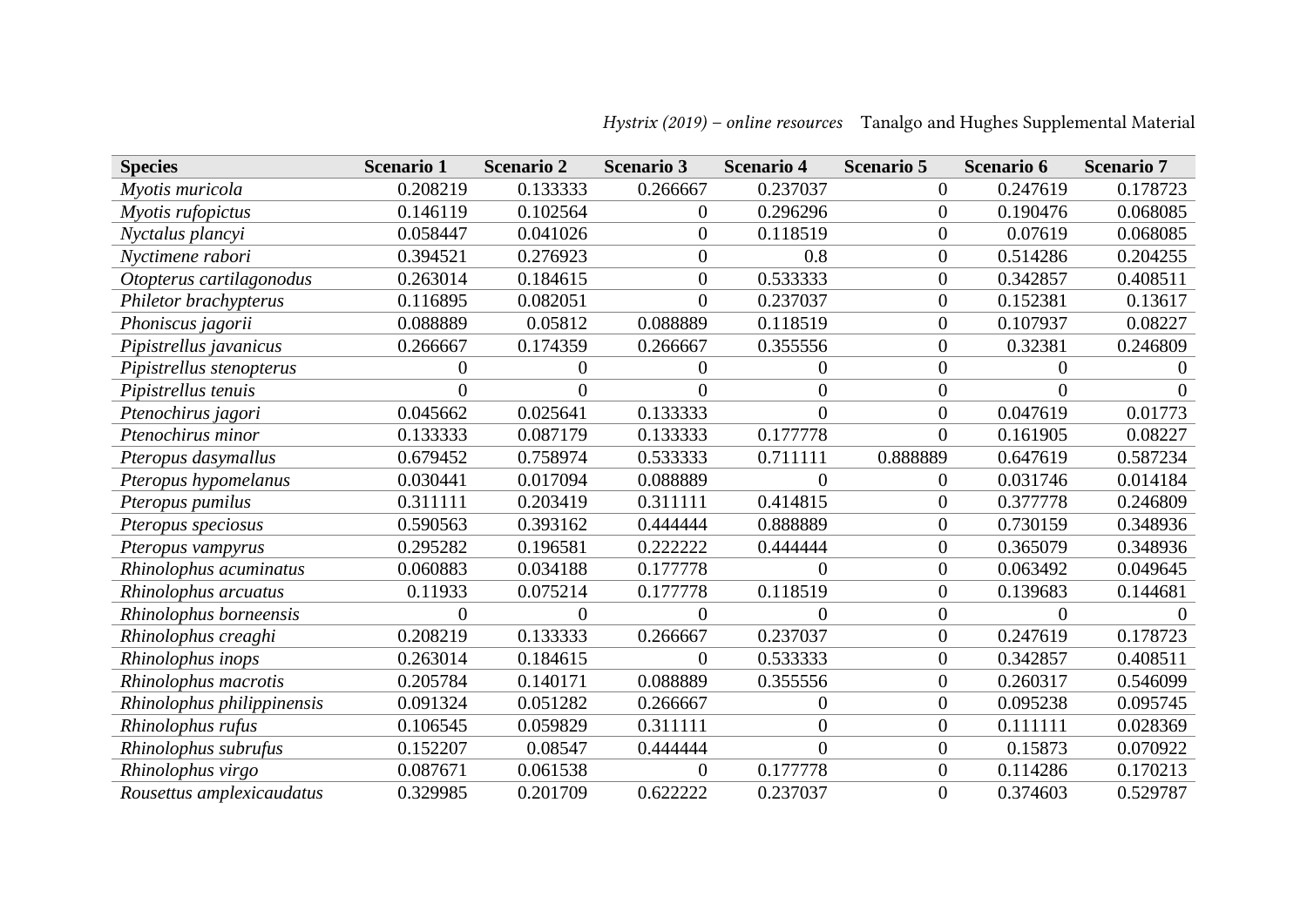| <b>Species</b>            | <b>Scenario 1</b> | <b>Scenario 2</b> | <b>Scenario</b> 3 | <b>Scenario 4</b> | <b>Scenario 5</b> | <b>Scenario 6</b> | <b>Scenario</b> 7 |
|---------------------------|-------------------|-------------------|-------------------|-------------------|-------------------|-------------------|-------------------|
| Saccolaimus saccolaimus   | 0.175342          | 0.123077          |                   | 0.355556          |                   | 0.228571          | 0.204255          |
| Scotophilus kuhlii        | 0.030441          | 0.017094          | 0.088889          |                   |                   | 0.031746          | 0.035461          |
| Stylonycteris mindorensis | 0.438356          | 0.307692          |                   | 0.888889          |                   | 0.571429          | 0.510638          |
| Taphozous melanopogon     | 0.208219          | 0.133333          | 0.266667          | 0.237037          |                   | 0.247619          | 0.178723          |
| Tylonycteris pachypus     | 0.266667          | 0.174359          | 0.266667          | 0.355556          |                   | 0.32381           | 0.411348          |
| Tylonycteris robustula    | 0.177778          | 0.116239          | 0.177778          | 0.237037          |                   | 0.215873          | 0.287943          |

*Hystrix (2019) – online resources* Tanalgo and Hughes Supplemental Material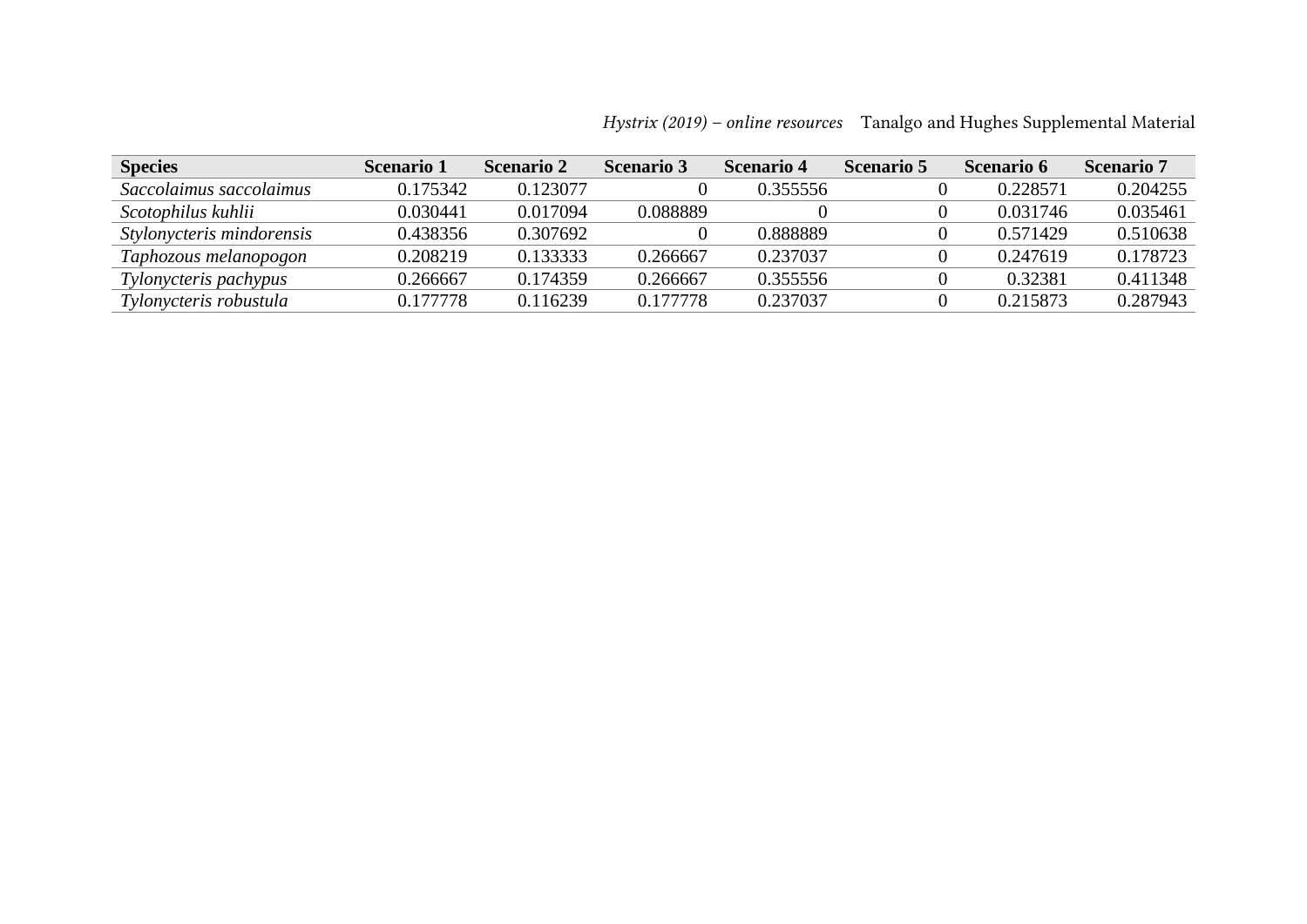

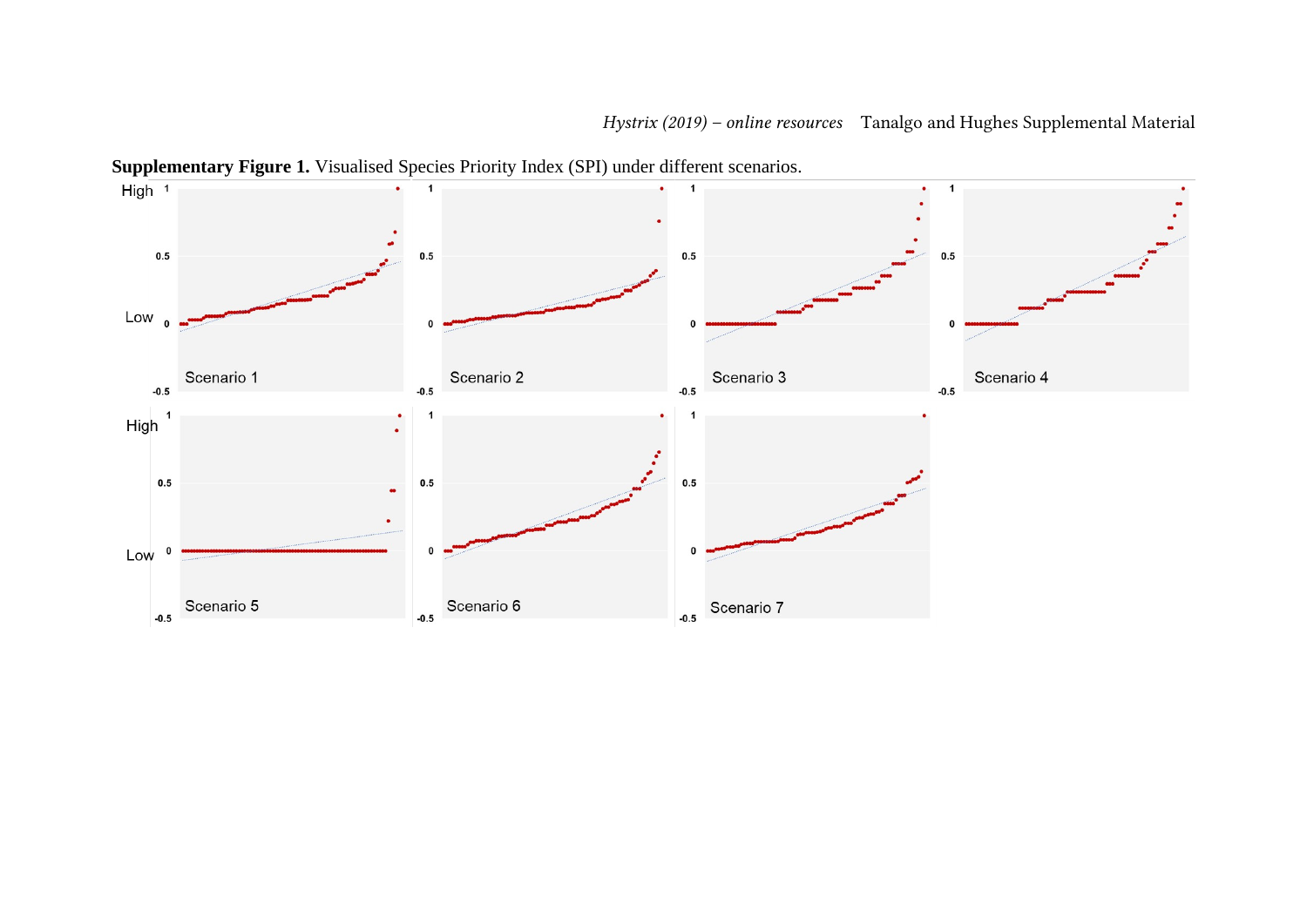| <b>Tree cover</b>      |        |                                       | Major drives of tree cover loss (Kha) |                 |                             |                                                              |  |  |  |
|------------------------|--------|---------------------------------------|---------------------------------------|-----------------|-----------------------------|--------------------------------------------------------------|--|--|--|
| Year                   | loss   | <b>Shifting</b><br><b>Agriculture</b> | <b>Urbanisation</b><br>Forestry       |                 | <b>Commodity-</b><br>driven | <b>Deforestation</b><br>(Urbanisation +<br>commodity driven) |  |  |  |
| 2001                   | 35.17  | 16                                    | 5                                     | $\mathbf{1}$    | 11                          | 12                                                           |  |  |  |
| 2002                   | 32.31  | 14                                    | 5                                     | $\mathbf{1}$    | 12                          | 13                                                           |  |  |  |
| 2003                   | 35.15  | 14                                    | 6                                     |                 | 14                          | 15                                                           |  |  |  |
| 2004                   | 48.58  | 21                                    | 5                                     | $\mathbf{1}$    | 20                          | 21                                                           |  |  |  |
| 2005                   | 49.78  | 22                                    | $\overline{7}$                        | $\mathbf{1}$    | 19                          | 20                                                           |  |  |  |
| 2006                   | 57.43  | 29                                    | 8                                     |                 | 18                          | 19                                                           |  |  |  |
| 2007                   | 66.50  | 28                                    | 9                                     | $\overline{2}$  | 26                          | 28                                                           |  |  |  |
| 2008                   | 38.70  | 17                                    | 6                                     | $\mathbf{1}$    | 15                          | 15                                                           |  |  |  |
| 2009                   | 60.89  | 27                                    | 10                                    | 2               | 20                          | 23                                                           |  |  |  |
| 2010                   | 102.65 | 43                                    | 22                                    | 4               | 32                          | 35                                                           |  |  |  |
| 2011                   | 33.25  | 14                                    | 5                                     | $\mathbf{1}$    | 13                          | 14                                                           |  |  |  |
| 2012                   | 59.59  | 23                                    | 11                                    | $\mathbf{1}$    | 22                          | 23                                                           |  |  |  |
| 2013                   | 58.87  | 21                                    | 11                                    |                 | 25                          | 27                                                           |  |  |  |
| 2014                   | 102.46 | 32                                    | 24                                    | 3               | 42                          | 45                                                           |  |  |  |
| 2015                   | 65.90  | 21                                    | 8                                     |                 | 36                          | 37                                                           |  |  |  |
| Total                  | 847.22 | 340.21                                | 141.3                                 | 21.28           | 325.40                      | 346.68                                                       |  |  |  |
| Average<br>annual rate | 56.48  | 22.68 (41.08%)                        | $9.42(17.06\%)$                       | 1.42 $(2.57\%)$ | 21.69 (39.29%)              | 55.21                                                        |  |  |  |

**Supplementary Table 3.** The rate of tree cover loss (> 30% canopy cover) from major drivers in the Philippines from 2001-2015 (based on Global Forest Watch data)